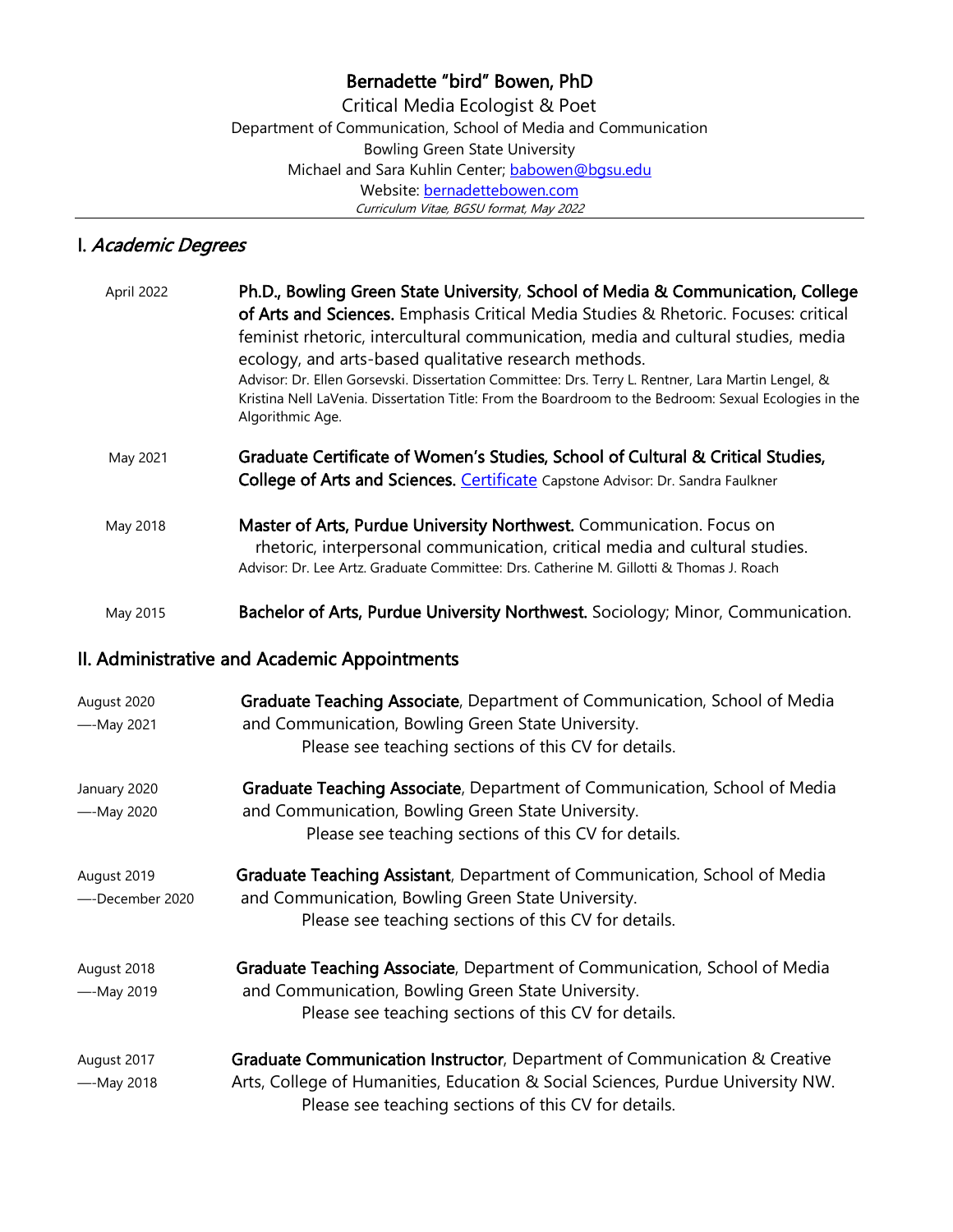August 2015 Graduate Communication Instructor, Department of Communication & Creative —May 2016 Arts, College of Humanities, Education and Social Sciences, Purdue University NW. Please see teaching sections of this CV for details.

## III. Teaching Experiences

#### A. Undergraduate courses taught (and number of sections)

| <b>COMM 1020</b> | Introduction to Public Speaking, BGSU (4), Fall 2018 – Spring 2019 |
|------------------|--------------------------------------------------------------------|
| <b>COMM 114</b>  | Fundamentals of Speech, PNW (6), Fall 2015 - Spring 2018           |
| <b>MDIA 2600</b> | Writing for Electronic Media, BGSU (2), Half Online, Spring 2020   |
| <b>MDIA 2600</b> | Writing for Electronic Media, BGSU (2), Remotely, Spring 2021      |
| <b>COM 3100</b>  | Rhetorical Criticism, BGSU (1), Online, Fall 2020                  |

#### B. Guest Lectures

| <b>MDIA 4660</b>  | Film/TV/Video Game Criticism, BGSU, Fall 2018         |
|-------------------|-------------------------------------------------------|
| <b>COMM 4060</b>  | Environmental Communication, BGSU, Spring 2019        |
| MDIA 4670/WS 4670 | Gender, Media, & Culture, BGSU, Fall 2019             |
| <b>COMM 4070</b>  | Relational Communication, BGSU, Fall 2019             |
| <b>COMM 1030</b>  | Media and the Information Society, BGSU, Fall 2019    |
| <b>COMM 2010</b>  | Marshall McLuhan and Media Ecology, BGSU, Spring 2022 |

#### C. Undergraduate courses assisted as TA

| COMM 1030 | Media and the Information Society (1), BGSU, Fall 2020  |
|-----------|---------------------------------------------------------|
| MDIA 2600 | Writing for Electronic Media, BGSU (2), BGSU, Fall 2020 |

# IV. Papers read to professional societies

### A. Published dissertation

Bowen, B., (2022). From the Boardroom to the Bedroom: Sexual Ecologies in the Algorithmic Age [Doctoral dissertation, Bowling Green State University]. OhioLINK Electronic Theses and Dissertations Center. [http://rave.ohiolink.edu/etdc/view?acc\\_num=bgsu1647543728483027](http://rave.ohiolink.edu/etdc/view?acc_num=bgsu1647543728483027)

# B. Book chapters accepted for publication

Bowen, B., (2021). #WhatNext: Political Implications of the #MeToo Campaign Aftermath. In M. Marron (Ed.), Misogyny Across Global Media (pp. 1-22). Rowman & Littlefield.

# C. Journal articles accepted for publication

Bowen, B., (2020), "Lol you go to gulag": The role of Sassy Socialist Memes in Leftbook', Explorations in Media Ecology, 19:1, pp. 23-36, doi: [https://doi.org/10.1386/eme\\_00022\\_1](https://doi.org/10.1386/eme_00022_1)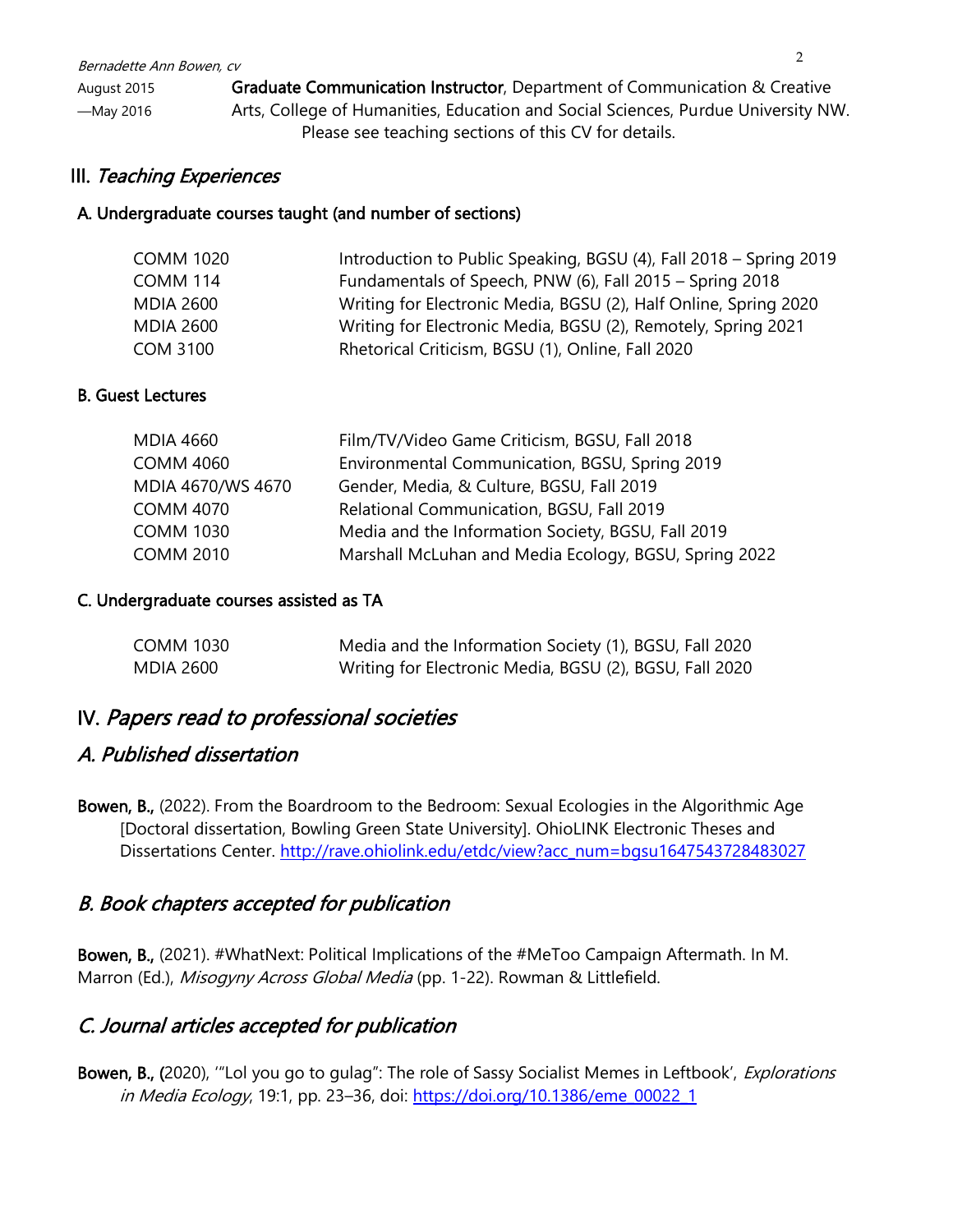Bernadette Ann Bowen, cv

- Bowen, B., (2021). "Put It in the Box and No One Gets Hurt"?: Unpacking The LoveBox', The International Journal of Technology, Knowledge, and Society, 17(1), 19-32. doi: <https://doi.org/10.18848/1832-3669/CGP/v17i01/19-32>
- Bowen, B., (2023, forthcoming), Requirement Politics: Poetry as Feminist Response to Institutional Reluctance and Dismissal, Art/Research International: A Transdisciplinary Journal, accepted, January 19<sup>th</sup>, 2022.
- Bowen, B., (2023, forthcoming), Car as Extension of Whiteness: Not Everyone's Skin is Extended Equally (Funded by: MEA / Urban Communication Foundation Graduate Student Research Grant), *Explorations in Media Ecology*, accepted April 21<sup>st</sup>, 2022.

#### D. Manuscripts accepted for publication in non-traditional outlets

Bowen, B., (2021, August 23). That's Miss[ed] Diagnosis to You, Sir: Mediated Grieving Over the Neurodivergent Gender Gap. In Media Res JA Media Commons Project. [Direct Link](http://mediacommons.org/imr/content/thats-missed-diagnosis-you-sir-mediated-grieving-over-neurodivergent-gender-gap)

#### E. Poems and poetry chapbooks accepted for publication

- Bowen, B., (2019), 'Poetry', *Explorations in Media Ecology*, 18:4, pp. 458–462, doi: 10.1386/eme\_00018\_1
- Bowen, B., (2021), 'Poetry', Explorations in Media Ecology: Gender & Media Ecology Invited Special Issue, 20.2., pp. 221-225, doi.org/10.1386/eme\_00086\_1
- Bowen, B., (2021, October), Six Poems, KGB Bar Lit Mag, October Issue. https://kgbbarlit.com/content/six-poems-0
- Bowen, B., (2021), '*OiseauxWords: Grew-Some Man-i-festations'*, Amazon Kindle Direct Publishing.
- Bowen, B., (2021), 'OiseauxWords: Mots Sexy', Amazon Kindle Direct Publishing.
- Bowen, B., (2021), '*OiseauxWords: Pressed Flowers'*, Amazon Kindle Direct Publishing.
- Bowen, B., (2021), '*OiseauxWords: A Master Class in Bettering Yourself'*, Amazon Kindle Direct Publishing.
- Bowen, B., (2021), '*OiseauxWords: Mother Dearest'*, Amazon Kindle Direct Publishing.
- Bowen, B., (2021), *'OiseauxWords: Kindle Breakdown'*, Amazon Kindle Direct Publishing.
- Bowen, B., (2021), 'OiseauxWords: Kindle Breakthrough', Amazon Kindle Direct Publishing.
- Bowen, B., (2021, November),  $\bigodot$ , Cool Rock Repository, Lunar Expo. https://coolrockrepository.com/bernadette-bird-bowen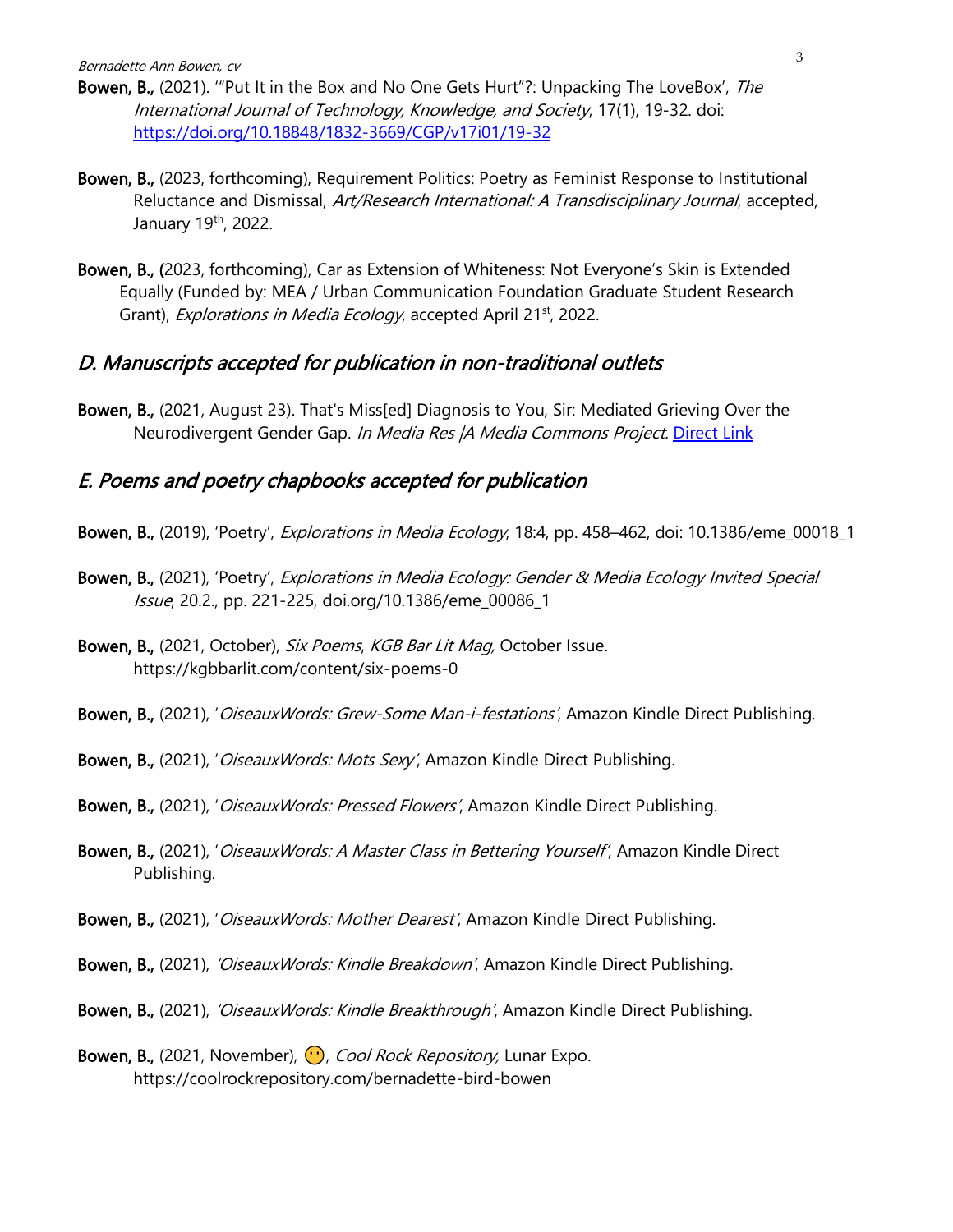Bowen, B. (2014, September 22). Regarding PUC Sexism. Purdue University Calumet Chronicle.

- Bowen, B. (2021, April 23). Six questions for the BGSU Community Regarding Guns on Our Campus. Bowling Green Falcon Media. [https://www.bgfalconmedia.com/opinion/six-questions-for-bgsu](https://www.bgfalconmedia.com/opinion/six-questions-for-bgsu-community-consideration-regarding-guns-on-our-campus/article_4edb2cdc-a468-11eb-b847-97c326b01245.html)[community-consideration-regarding-guns-on-our-campus/article\\_4edb2cdc-a468-11eb-b847-](https://www.bgfalconmedia.com/opinion/six-questions-for-bgsu-community-consideration-regarding-guns-on-our-campus/article_4edb2cdc-a468-11eb-b847-97c326b01245.html) [97c326b01245.html](https://www.bgfalconmedia.com/opinion/six-questions-for-bgsu-community-consideration-regarding-guns-on-our-campus/article_4edb2cdc-a468-11eb-b847-97c326b01245.html)
- Bowen, B. (2021, November 10). *Higher education attacks in silence*. Bowling Green Falcon Media. [https://www.bgfalconmedia.com/opinion/higher-education-attacks-in-silence/article\\_d0c699fe-](https://www.bgfalconmedia.com/opinion/higher-education-attacks-in-silence/article_d0c699fe-4254-11ec-8689-93bb4daa5b08.html)[4254-11ec-8689-93bb4daa5b08.html](https://www.bgfalconmedia.com/opinion/higher-education-attacks-in-silence/article_d0c699fe-4254-11ec-8689-93bb4daa5b08.html)
- Bowen, B. (2022, March 2). Lifting mask mandate is 'irresponsible'. Bowling Green Falcon Media. [https://www.bgfalconmedia.com/opinion/higher-education-attacks-in-silence/article\\_d0c699fe-](https://www.bgfalconmedia.com/opinion/higher-education-attacks-in-silence/article_d0c699fe-4254-11ec-8689-93bb4daa5b08.html)[4254-11ec-8689-93bb4daa5b08.html](https://www.bgfalconmedia.com/opinion/higher-education-attacks-in-silence/article_d0c699fe-4254-11ec-8689-93bb4daa5b08.html)

# G. Journal articles currently underway for publication

Bowen, B., (2022). Towards a Gender and Media Ecology, *Explorations in Media Ecology*, out for review, August 17<sup>th</sup>, 2021.

# H. Major Works In-Progress

- Bowen, B., (2022). Critical Media Ecology [Syllabus]. Bowling Green State University: School of Media and Communication.
- Bowen, B., (2023, forthcoming). Requirement Politics: Present-COVID Graduate Programmed Loss. In A. Gonzales (Ed.) on Caregiving.

# I. Papers accepted for presentation to professional societies

- Bowen, B., (2018). #WhatNext: Some Political Implications of the #MeToo Campaign Aftermath. Anonymously peer-reviewed paper accepted for presentation at the Union for Democratic Communication 2018 Annual Conference, May 10, 2018, Chicago, IL.
- Bowen, B., (2018). Findings on Normalization and Reproduction of Whiteness. Anonymously peerreviewed paper accepted for presentation at the Association for Humanist Sociology meeting, Nov. 10, 2018, Detroit, MI.
- Bowen, B., (2019). Found-Footage Horror Representations: The Taking of Deborah Logan (2014). Anonymously peer-reviewed paper accepted for presentation at the  $6<sup>th</sup>$  Annual Ray Browne Conference, Feb. 16, 2019, Bowling Green, OH.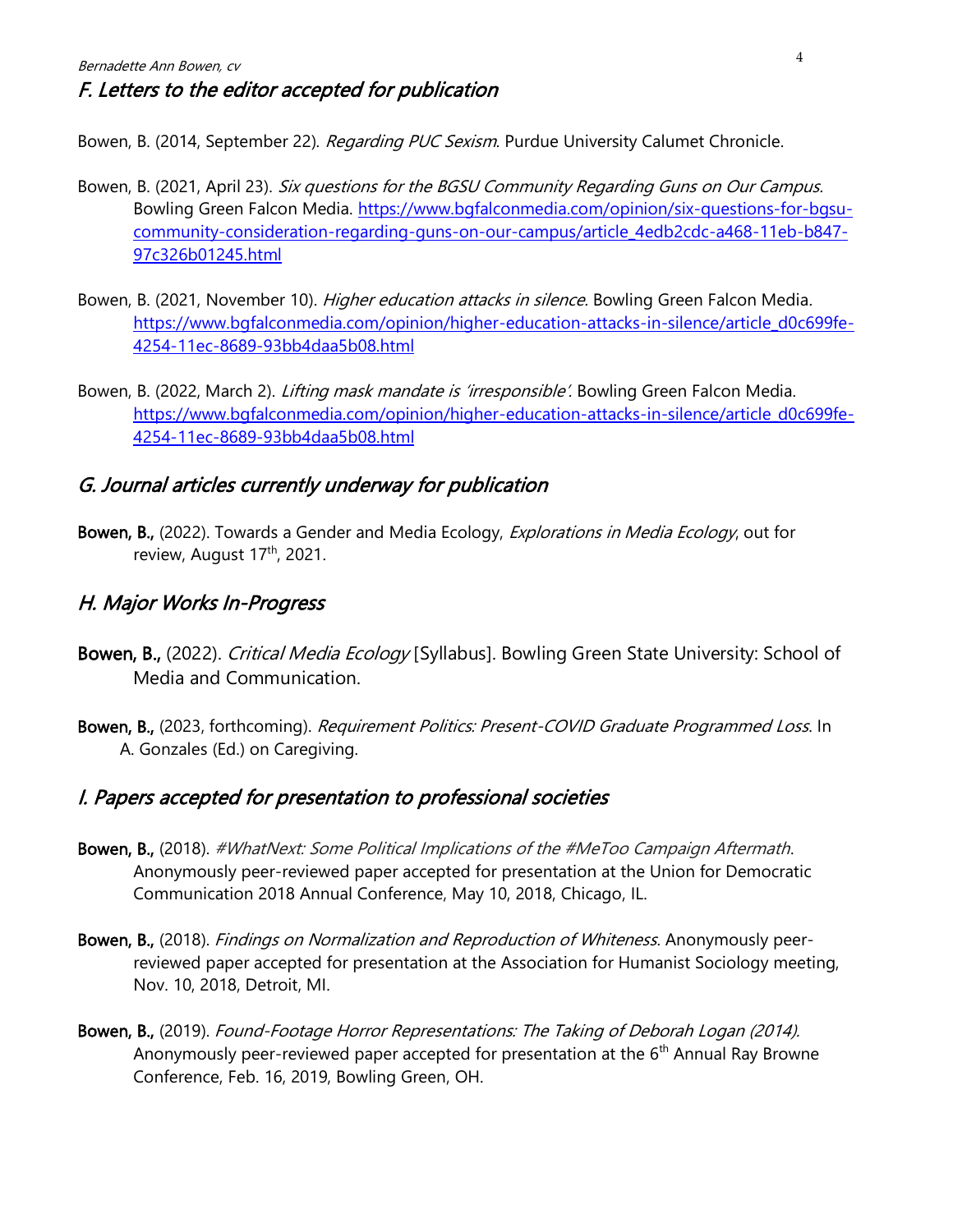- Bowen, B., (2019). *From Boys to Men*. Competitively selected poetry chapbook accepted for presentation at the Women, Gender, Sexuality Studies Symposium, March 29<sup>th</sup>, 2019, Bowling Green, OH.
- Bowen, B., (2019). "LOL you go to Gulag": The role of Sassy Socialist Memes in Leftbook. Anonymously peer-reviewed paper accepted for presentation at the Media Ethics: Human Ecology in a Connected World" 20th annual convention of the Media Ecology Association, June 2019, Toronto, ON.
- Bowen, B., (2020). Ambiguity of Health and Sustainability Survey. Anonymously peer-reviewed paper accepted for presentation at the Culture(s) in Conversations: Environments, Landscapes, and Ecologies symposium, Feb. 15, 2020, Bowling Green, OH.
- Bowen, B., (2020). One Man. Competitively selected poetry chapbook accepted for presentation at the Women, Gender, Sexuality Studies Symposium, March 6<sup>th</sup>, 2020, Bowling Green, OH.
- Bowen, B., (2020). #IndigenousFolksNext: Political Implications of Viceland's (2017) docuseries RISE. Anonymously peer-reviewed paper accepted for presentation on the Top Paper panel of the Intercultural Communication Interest Group at the Central States Communication Association 2020 Annual Conference, April 17, 2020, Chicago O'Hare. (\*[CSCA COVID-19 Letter](https://associationdatabase.com/aws/CSCA/asset_manager/get_file/431393?ver=5)\*)
- Bowen, B., (2020). Harry Potter and the Trend of What Looked Like a "Bot Written" Script. Anonymously peer-reviewed paper accepted for presentation at the 21st annual Media Ecology Association convention "Communication Choices & Challenges", June 17-20<sup>th</sup>, 2020, Garden City, NY. (Shifted Virtual: COVID-19).
- Bowen, B (2020). Requirement Politics: Poetry as Feminist Response to Institutional Reluctance and Dismissal. Anonymously peer-reviewed paper accepted for presentation at the  $22<sup>nd</sup>$  annual convention of the Media Ecology Association, July 2021, Rio de Janeiro. (Shifted Virtual: COVID-19).
- Bowen, B (2021). Towards a Gender and Media Ecology. Anonymously peer-reviewed paper accepted for presentation at the 22<sup>nd</sup> annual convention of the Media Ecology Association, July 2021, Rio de Janeiro/Virtual. (Shifted Virtual: COVID-19).
- Bowen, B., (2021). Towards a Construction of Dehumanization: A Critical Rhetorical Analysis of Baldwin's Notes of Native Son, at the National Communication Association Conference, Nov. 2021, Seattle, WA. (Shifted Virtual: COVID-19).
- Bowen, B., (2022). Mechanization of Humans, accepted in the Women's & Gender Studies Consortium, Centering Resistance: Imaginings of a New Feminist Future, April 8-10, 2022, Madison, WA. (Fully Virtual: COVID-19).
- Bowen, B., (2022). Chapter Five: Critical Feminist Rhetorical and Media Ecological Analysis, accepted to The Twenty-Third Annual Convention of the Media Ecology Association Convention, July 7- 10, 2022, Pontifical Catholic University of Rio de Janeiro, Brazil.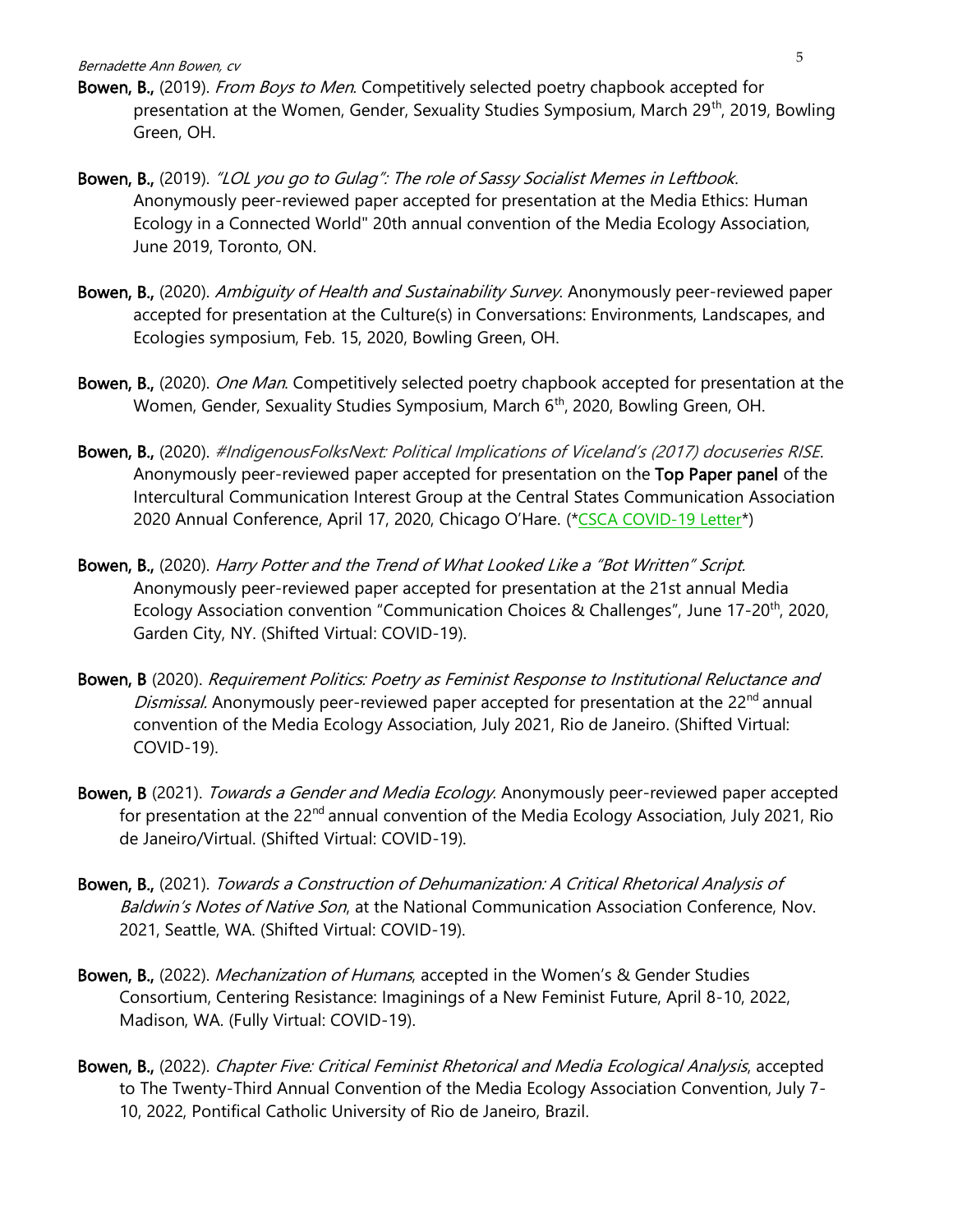Bowen, B., (2022). Car as Extension of Whiteness: Not Everyone's Skin is Extended Equally (Funded by: MEA / Urban Communication Foundation Graduate Student Research Grant) accepted to The Twenty-Third Annual Convention of the Media Ecology Association Convention, July 7-10, 2022, Pontifical Catholic University of Rio de Janeiro, Brazil.

### J. Panels accepted for presentation to professional societies

- Bowen, B., (2019). From the Boardroom to the Bedroom: We are F\*cking Machines. Competitively selected presentation on the Gender and Media Ecology MEA @ NCA panel chaired and responded to by Julia Richmond, PhD & Julia M. Hildebrand, PhD; Alongside fellow panelists: Assistant Professor Angela M. Cirucci, Assistant Professor Alane Presswood, Professor Emeritus David Linton at the National Communication Association Conference, Nov. 2019, Baltimore.
- Bowen, B., (2020). Panelist on the opening remarks plenary "Hindsight is 2020 Vision: What We Didn't See Coming, What Might Lie Ahead, and How Media Ecology Can Help Us Understand Where We Are" alongside panelists Drs. Mary Alexander, Ashley Moore, Bill Petkanas, and Matt Thomas at the 21st annual Media Ecology Association convention "Communication Choices & Challenges", June 17-20<sup>th</sup>, 2020, Garden City, NY. (Shifted Virtual: COVID-19).
- Bowen, B., (2020). Sexual Ecologies in an Algorithmic Age. Competitively selected presentation on the Women and Media Ecologies panel organized and chaired by Julia M. Hildebrand, PhD; Respondent Susan Barnes, PhD; Alongside fellow panelists: Angelina Malenda, Juris Doctoral Candidate Rebecca Davis, Assistant Professor Julia M. Hildebrand, Professor Laura Trujillo Liñán at the 21<sup>st</sup> Annual Convention of the Media Ecology Association Conference, June 17-20th, 2020, New York. (Shifted Virtual: COVID-19).
- Bowen, B., (2020). "Blogging", "muting The echo" and "Selfish Friend Request, Sent". Competitively selected presentation on the Womxn, Language, Technology Art Exhibit organized by Carolin Aronis, PhD; alongside presenters Associate Professor Adeena Karasick, poet/artist Sarah Falco, Professors Susan B. Barnes, and Carolin Aronis at the 21<sup>st</sup> Annual Convention of the Media Ecology Association, June 17-20<sup>th</sup>, 2020, Garden City, NY. (Shifted Virtual: COVID-19).
- Bowen, B., (2020). *Graduate Student Experiences in the Media Ecology Association*. Competitively selected presentation on the Experiences of women in the field of Media Ecology panel organized by Laura Trujillo Liñán, PhD; alongside Drs. Susan B. Barnes, Elaine Kahn, and Laura Trujillo Liñán at the 21<sup>st</sup> Annual Convention of the Media Ecology Association, June 17-20<sup>th</sup>, 2020, Garden City, NY. (Shifted Virtual: COVID-19).
- Bowen, B., (2020). "Put It in the Box and No One Gets Hurt"?: Unpacking The LoveBox. Presentation on the Gender and Media Ecologies panel organized by Bernadette Bowen; chaired by Carolin Aronis, PhD; Discussant Michael Plugh, PhD; Alongside fellow panelists: Robin Hershkowitz, Emily Edwards at the National Communication Association Conference, Nov. 2020, Indianapolis (Shifted Virtual: COVID-19).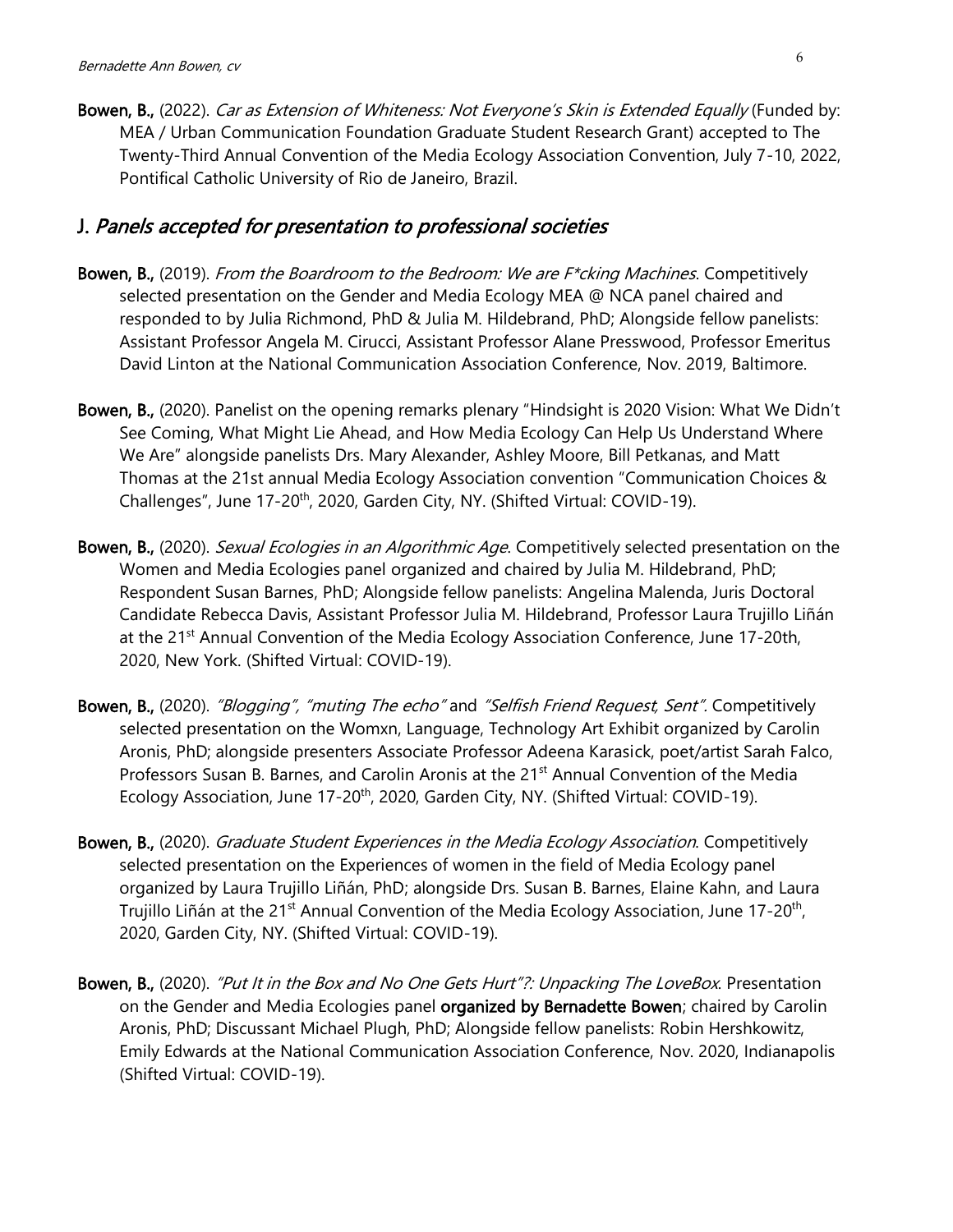- Bowen, B., (2020). The Relationship Map of Our Love for Food Robots isn't That Complicated. Competitively selected presentation on the Robotic Media Environments panel organized by Julia M. Hildebrand, PhD; chaired by Julia Richmond, PhD; Discussant Corey Anton, PhD; Alongside fellow panelists: Professor Jody Berland, Assistant Professor Julia M. Hildebrand, Professor RC MacDougall at the National Communication Association Conference, Nov. 2020, Indianapolis (Shifted Virtual: COVID-19).
- Bowen, B., (2021). "We Are All Surfaces in the Envirusment", "To Be Invisible Glass" and "Trans-Form-Her-Tive". Selected presentation on the Womxn, Language, Technology Art Exhibit organized by Bernadette Bowen; alongside presenters Associate Professor Adeena Karasick, poet/artist Sarah Falco, and Dr. Carolin Aronis at the 22<sup>nd</sup> Annual Convention of the Media Ecology Association, July 8-11<sup>th</sup>, 2021, Rio de Janeiro/Virtual. (Shifted Virtual: COVID-19).

# K. Workshops accepted for presentation to professional societies

- Bowen, B., (2020). Co-organizer alongside Carolin Aronis, Peggy Cassidy, and Rachel Armamentos of the "Special Session: Forming a Working Group for Increasing Inclusivity within Media Ecology and MEA" at the 21st annual Media Ecology Association convention "Communication Choices & Challenges", June 17-20<sup>th</sup>, 2020, Garden City, NY. (Shifted Virtual: COVID-19).
- Bowen, B., (2021). Critical Media Ecological Pedagogy, at the BGSU Scholarship for Teaching and Learning Conference, July 26-27<sup>th</sup>, 2021, Bowling Green, OH. [\(Virtual: Link](https://scholarworks.bgsu.edu/sotl_conference/2021/001/1) to Presentation).

# V. Interviews in Newspaper Articles / Online Publications

- Harring, A. (2021, July 21). This Detroit native has taken TikTok by storm with millions of followers. The Detroit News. [https://www.detroitnews.com/story/entertainment/people/2021/07/21/detroit](https://www.detroitnews.com/story/entertainment/people/2021/07/21/detroit-native-has-taken-tiktok-storm-meet-therealtati/7800572002/)[native-has-taken-tiktok-storm-meet-therealtati/7800572002/](https://www.detroitnews.com/story/entertainment/people/2021/07/21/detroit-native-has-taken-tiktok-storm-meet-therealtati/7800572002/)
- Kindelan, K. S. (2021, September 24). Post-COVID vaccine menstrual changes. ABC News. [https://www.goodmorningamerica.com/wellness/story/nih-funds-studies-potential-links-covid-](https://www.goodmorningamerica.com/wellness/story/nih-funds-studies-potential-links-covid-19-vaccines-80078021)[19-vaccines-80078021](https://www.goodmorningamerica.com/wellness/story/nih-funds-studies-potential-links-covid-19-vaccines-80078021)
- Greenwell, K., (Forthcoming). Radicalizing mothers online is simple and effective, fixing it will not be. TBD.

# VI. Online Interviews

Bowen, B. (2021, August 27). Interview by G. Fialka. [Video]. [https://youtu.be/-3DuOjTrb6I.](https://youtu.be/-3DuOjTrb6I)

Bowen, B. (Forthcoming). Interview by G. Fialka. [Video]. McLuhan Mash-Up.

# VII. Clubhouse App Panels Co-Moderated

Aug. 2021 #Farmers Revolution: "Why aren't we talking about this?", Club: #FarmersProtest.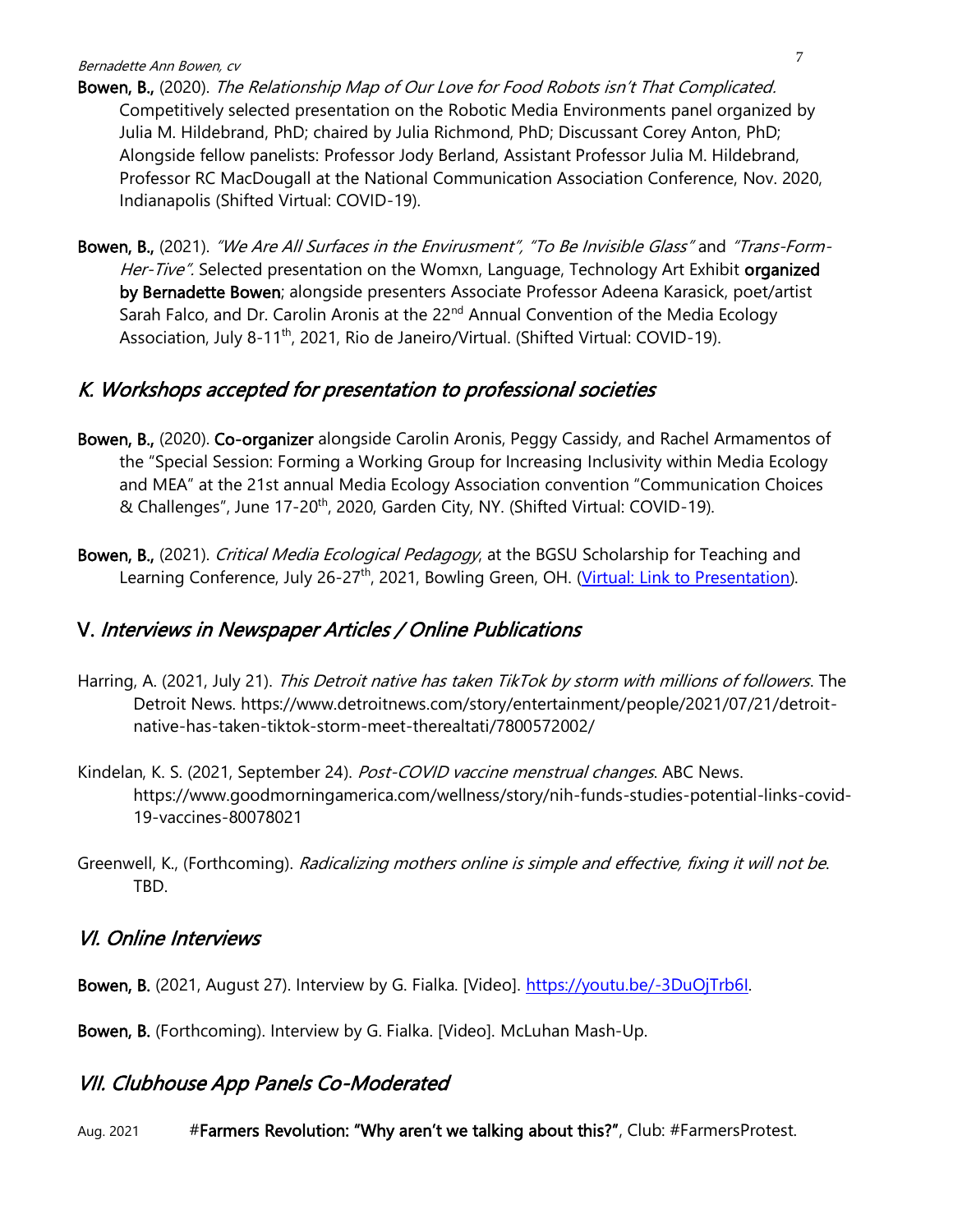| Bernadette Ann Bowen, cv<br>$-$ Nov. 2021 | Transnational and global media, rhetoric, social change, and digital spaces specialist.                                                                                     | 8 |
|-------------------------------------------|-----------------------------------------------------------------------------------------------------------------------------------------------------------------------------|---|
| Oct. 2021<br>$-$ Nov. 2021                | Book Club: The Creation of Patriarchy, Gerda Lerner, Club: Smashing Patriarchy.<br>Reading and facilitating a discussion on Gerda Lerner's book The Creation of Patriarchy. |   |
| Oct. 2021                                 | Book Club: The Sibyls, Mama Zogbe, Club: Smashing Patriarchy.<br>Reading and facilitating a discussion on Mama Zogbe's book The Sibyls.                                     |   |
| Oct. 2021<br>$-$ Nov. 2021                | Spotting patriarchal misogynistic predatory behavior on CH, Club: Smashing<br>Patriarchy.                                                                                   |   |
| Oct. 2021                                 | Activists and poets: prompts for liberation and revolution, Club: Floetry Poetry Vibes.                                                                                     |   |

# VIII. Online Activist-Academic Discussion Panel

Bowen, B., (2021). Neoliberalism and the Farmers Revolution. Presentation on the #GlobalFarmersMovement Conversation panel organized by Simmer Minhas and Kiranjit Kaur; Alongside fellow panelists: Jeremy Corbyn, Claudia Webbe, Asis Kaur, Preet Kaur Gill, Monica Gill, Jaspreet Kaur, Mo Dhaliwal, Kiranjit Kaur, Pieter Friedrich, Rakesh Tikait, Amar Singh, Daljit Kaur Soni, Jasveer Singh, and Drs. Ayesha Khan, Navyug Singh, Sonya MDS on Zoom, November. 2021, International (Virtual: COVID-19).

# IX. Academic Advising

| February 2018 | Temporary Advising Specialist for Exploratory Advising, Purdue University NW. |
|---------------|-------------------------------------------------------------------------------|
| —July 2018    |                                                                               |

Summer 2021 McNair Scholars Program Faculty Advisor, Bowling Green State University.

### X. Research Interests

Critical intercultural, transnational communication studies Gender and Media Ecology Women, gender, and sexuality studies Race as related to social, economic, and environmental justice Organizational and rhetorical communication in cultural contexts Use of social media as resistance Sociopolitical identity formation in computer-mediated communication

# XI. Professional Development

| Collaborative Institutional Training Initiative Human Research Group             | FA 14' - FA          |
|----------------------------------------------------------------------------------|----------------------|
| Social Behavioral Investigators and Key Personnel Course                         | 20'                  |
| <b>Family Educational Rights and Privacy Act (FERPA)</b>                         | $FA 15' -$<br>SP 21' |
| Safe Zone Training for Student Organization Leaders, Purdue University Northwest | FA 15'               |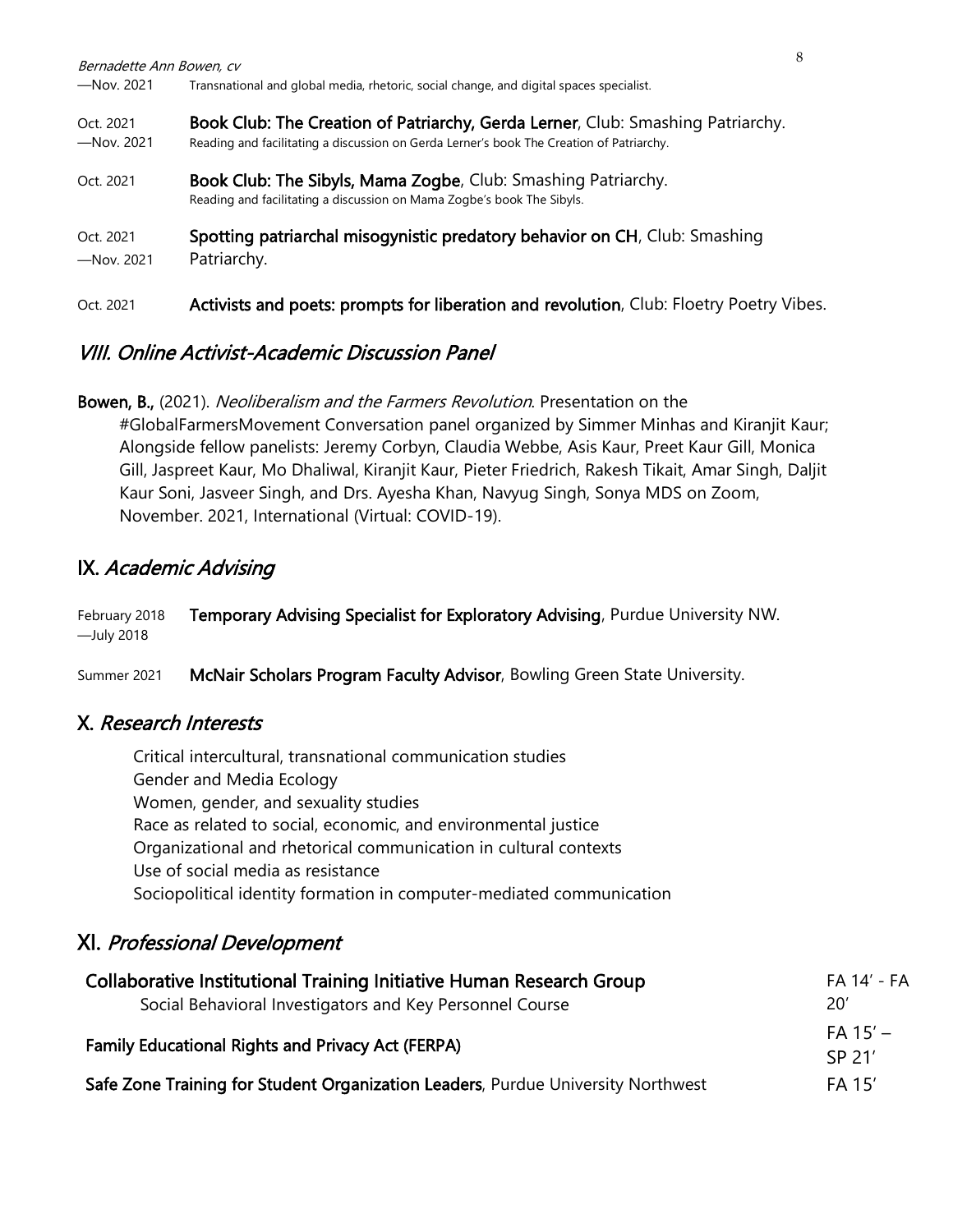| Bernadette Ann Bowen, cv                                                                                                                                             | 9 |                      |
|----------------------------------------------------------------------------------------------------------------------------------------------------------------------|---|----------------------|
|                                                                                                                                                                      |   | $SP 18' -$           |
| <b>Protecting Social Security Numbers Certificate</b>                                                                                                                |   | SP 19'               |
| Health Insurance Portability & Accountability Act of 1996 (HIPAA)                                                                                                    |   | $SP 18' -$           |
|                                                                                                                                                                      |   | SP 19'               |
| Gramm Leach Bliley Act / Fin. Services Modernization Act of 1999 (GLBA)                                                                                              |   | SP 18' -             |
|                                                                                                                                                                      |   | SP 19'               |
|                                                                                                                                                                      |   | SP 18' -             |
| Data Classification & Handling Educational Resources Certificate                                                                                                     |   | SP 19'               |
| <b>Title IX Training</b>                                                                                                                                             |   | FA 18'               |
| The Graduate Student Senate's Professional Development Day                                                                                                           |   |                      |
| Session topics included: Marketing Yourself for a Career Outside of Academia,                                                                                        |   |                      |
| Building a Teaching Portfolio and Developing Effective Pedagogy, Marketing Yourself for                                                                              |   | FA 18'               |
| a Career in Academia, Navigating the Professional Workplace, Building an Effective<br>Resume and CV, Diversity and Pedagogy: Teaching to an Intersectional Classroom |   |                      |
|                                                                                                                                                                      |   |                      |
| <b>Mandatory Reporting Training</b>                                                                                                                                  |   | $FA 18' -$<br>SP 21' |
|                                                                                                                                                                      |   |                      |
| <b>Diversity &amp; Inclusion Training</b>                                                                                                                            |   | $FA 18' -$<br>SP 21' |
| Safe Zone Training for Faculty, Bowling Green State University                                                                                                       |   | FA 18'               |
| BGSU Career Center: From Backpack to Briefcase: Career Boot Camp                                                                                                     |   | FA 18'               |
| <b>Polishing Job Market Materials Colloquium</b>                                                                                                                     |   | FA 18'               |
| Writing Practices for the Thesis and Dissertation Colloquium                                                                                                         |   | FA 18'               |
| Active Learning Pedagogy Two-Part Workshop Certificate                                                                                                               |   | SP 19'               |
| <b>Success Strategies Post Coursework Colloquium</b>                                                                                                                 |   | SP 19'               |
| Mosaic: Prevent Discrimination and Harassment Together                                                                                                               |   | FA 19'               |
| Mosaic: Prevent Sexual Violence Together                                                                                                                             |   | FA 19'               |
| <b>BGSU: Title IX Summit</b>                                                                                                                                         |   | FA 19'               |
| Race, Racism, & Resentment: Teaching Strategies for Difficult Discussions                                                                                            |   | FA 19'               |
| <b>Mosaic: Prevent Discrimination and Harassment Together</b>                                                                                                        |   | SP 20'               |
| Mosaic: Prevent Sexual Violence Together                                                                                                                             |   | SP 20'               |
| Recognizing & Addressing Student Distress/Disruptive Behavior                                                                                                        |   | SP 20'               |
| Project Management Workshop at the Writing Center                                                                                                                    |   | SP 20'               |
| <b>Writing Teaching Statements Workshop</b>                                                                                                                          |   | SP 20'               |
| The Professor is In: Virtual Workshop                                                                                                                                |   | SP 20'               |
| <b>Online Course Designing and Teaching Workshop</b>                                                                                                                 |   | SP 20'               |
| <b>Building Inclusive Spaces by Jennifer McCary</b>                                                                                                                  |   | FA 20'               |
| ABC's of Academic Writing, The Writing Center                                                                                                                        |   | FA 20'               |
| Racial Diversity & Inclusion Discussion Panel                                                                                                                        |   | FA 20'               |
| Women of SexTech Virtual Conference                                                                                                                                  |   | SU 20'               |
| Memes: the Cultural Logic of Late Capitalism (Online Webinar)                                                                                                        |   | SU 20'               |
| <b>Affordable Learning Community of Practice</b>                                                                                                                     |   | SP 21'               |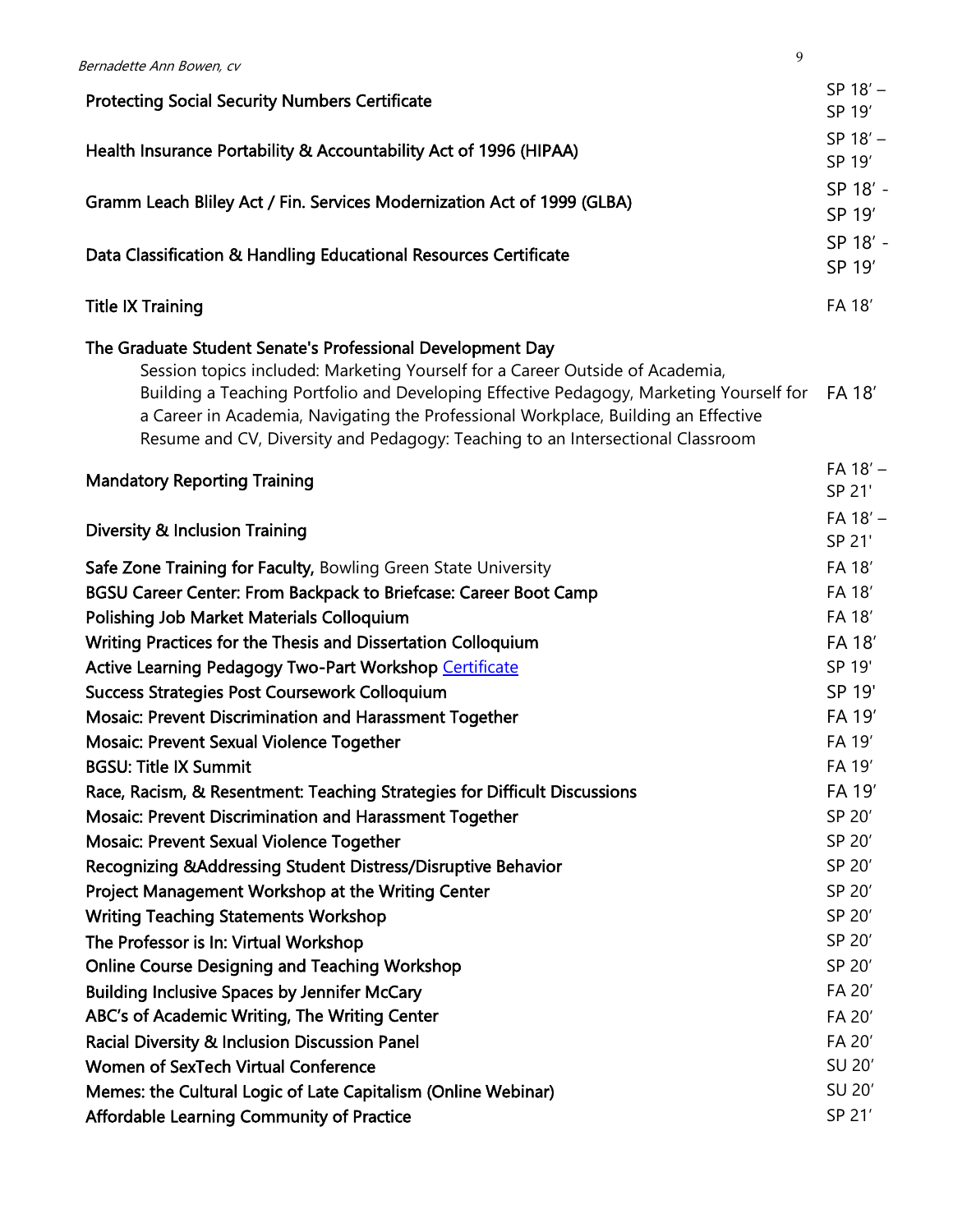| Bernadette Ann Bowen, cv                                                                                                      | - 11 |        |
|-------------------------------------------------------------------------------------------------------------------------------|------|--------|
| Information Literacy and Its Applications                                                                                     |      | SP 21' |
| <b>Strategies for When You're Stuck</b>                                                                                       |      | SP 21' |
| Six Emergency Worker's Organizing Committee Trainings                                                                         |      | SP 21' |
| Open Class of the Course in Introduction to Media Ecology<br>"Technology and Culture - What is Media Ecology?" Declaracao.pdf |      | SU 21' |
| The Clitoris Summit https://clitoris.io/                                                                                      |      | SU 21' |
| Formatting your ETD & OhioLINK Workshop                                                                                       |      | SU 21' |
| <b>Acrobat Pro &amp; Accessibility Workshop</b>                                                                               |      | SU 21' |
| 2021 NCA Doctoral Honors Seminar [1:28 international dissertations; competitively selected]                                   |      | SU 21' |
| <b>Mosaic: Prevent Discrimination and Harassment Together</b>                                                                 |      | FA 21' |
| <b>Mosaic: Prevent Sexual Violence Together</b>                                                                               |      | FA 21' |
| VFC - Hazing and Bullying Fall 2021                                                                                           |      | FA 21' |
| Writing Workshop for Graduate Students and Interested Faculty                                                                 |      | FA 21' |

 $1<sub>0</sub>$ 

# XII. Professional Service

### Union for Democratic Communication (UDC):

- 2018 Steering Committee Member, co-created the Call for Papers UDC 2019 Conference held in the Easy Bay, California, January 2020.
- 2019 Steering Committee Member, anonymous submission reviewer UDC 2019 Conference held in the Easy Bay, California, January 2020.

### Bowling Green State University, Graduate Student Senate (GSS):

- 2019 Chair of Environmental Affairs, Bowling Green State University. Making GSS more environmentally friendly; Meets with Director of the Office of Campus Sustainability; GSS Representative on the following committees: Student Green Initiatives Fund, Climate Leadership Network Committee, No Impact Week Planning Committee, any other special environmentally related committees formed.
- 2019 Panel Moderator, Bowling Green State University. Moderated the "Panel on Different Kinds of Mentoring" at the GSS annual "Professional Development Day".
- 2020 11<sup>th</sup> Annual Shanklin Research Colloquium Poster Judge, BGSU. [Letter of Support](https://1drv.ms/b/s!ApZEUsVEm43FwCmZ7OVp_Bf6T4d4?e=uDBabK) Evaluated ten interdisciplinary graduate poster presentations accompanied by their aural description.

#### Bowling Green State University, Graduate College (GC):

2019 Graduate Student Ambassador, Bowling Green State University. Represent the School of Media & Communication at recruitment events and Graduate Student Orientation. Reach out too and meet incoming/interested SMC students.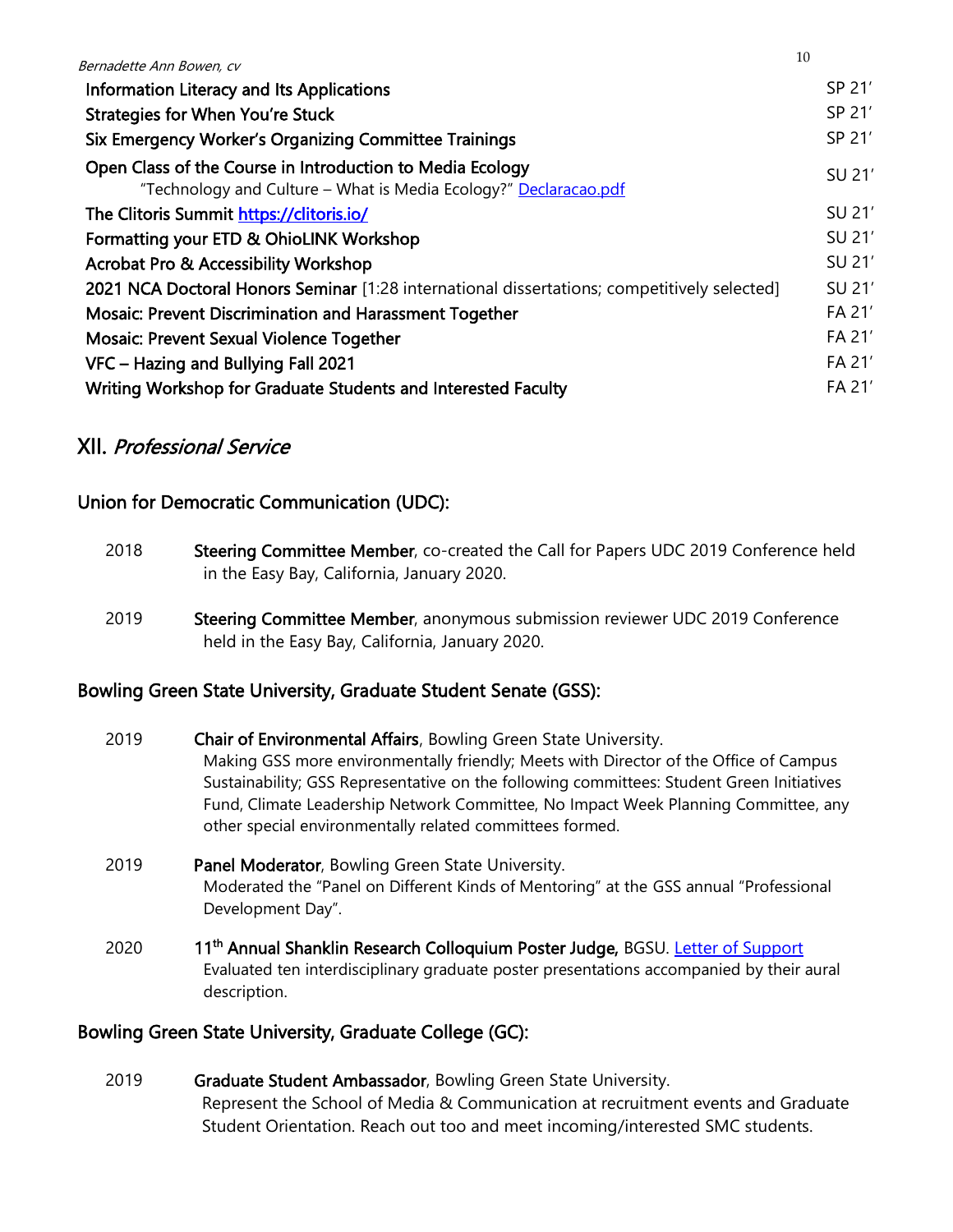### 2019 Teaching Assistant (TA) / Teaching Associate (TI) Panel: Teaching/Supporting Professional Development Session, Graduate Student Orientation Panel Chair Facilitated the session: Introductions, FERPA Overview, Danielson's Framework Overview & Scenarios, Audience Questions alongside presenters: Dr. Timothy Murnen, Associate Professor, School of Teaching and Learning; Dr. Rachel Vannatta, Professor, School of Educational Foundations; Sarah Adams, Mathematics, Masters (TI); Dan Cullen, Theatre, PhD (TI); Neeraja Nagarajan, Creative Writing, Masters (TA); Jaclyn Shetterly, Media and Communication, PhD (TI).

#### Bowling Green State University School of Media & Communication:

| 2019 | Graduate Student Department Photoshoot Organizer.                                    |
|------|--------------------------------------------------------------------------------------|
|      | Contacted local photographers and arranged a photoshoot for department faculty and   |
|      | graduate students. Initiated and advocated an update and maintained existence of the |
|      | BGSU SMC Masters and PhD graduate student profiles webpage.                          |
|      |                                                                                      |
| 2021 | Graduate Student Success Panel "How-to: Conference Presentations" Presenter.         |

Overviewed professional background information, attendance protocol, and general presentation tips for graduate students in our department to be prepared, knowledgeable, and confident in their future conference opportunities.

#### Bowling Green State University SMC Graduate Communication Association (GCA):

 2019 School of Media and Communication Representative. Liaison between members of the GCA and the faculty and staff of SMC. Attend all applicable SMC meetings. Represent the graduate student opinions as approved via members of the Graduate Communication Association at GCA business meetings.

#### National Communication Association (NCA):

| 2019 | Critical/Cultural Studies Division Reviewer. Anonymous submission reviewer.   |
|------|-------------------------------------------------------------------------------|
| 2020 | Critical/Cultural Studies Division Reviewer. Anonymous submission reviewer.   |
| 2020 | Media Ecology Association Division Reviewer. Anonymous submission reviewer.   |
| 2022 | Media Ecology Association Division Reviewer. Anonymous submission reviewer.   |
| 2022 | Philosophy of Communication Division Reviewer. Anonymous submission reviewer. |
|      |                                                                               |

#### Media Ecology Association (MEA):

- 2020 Co-Chair of the Inclusivity Working Group. Established during Virtual MEA 2020.
- 2021 <sup>nd</sup> Annual Womxn, Language, & Technology Virtual Art Exhibit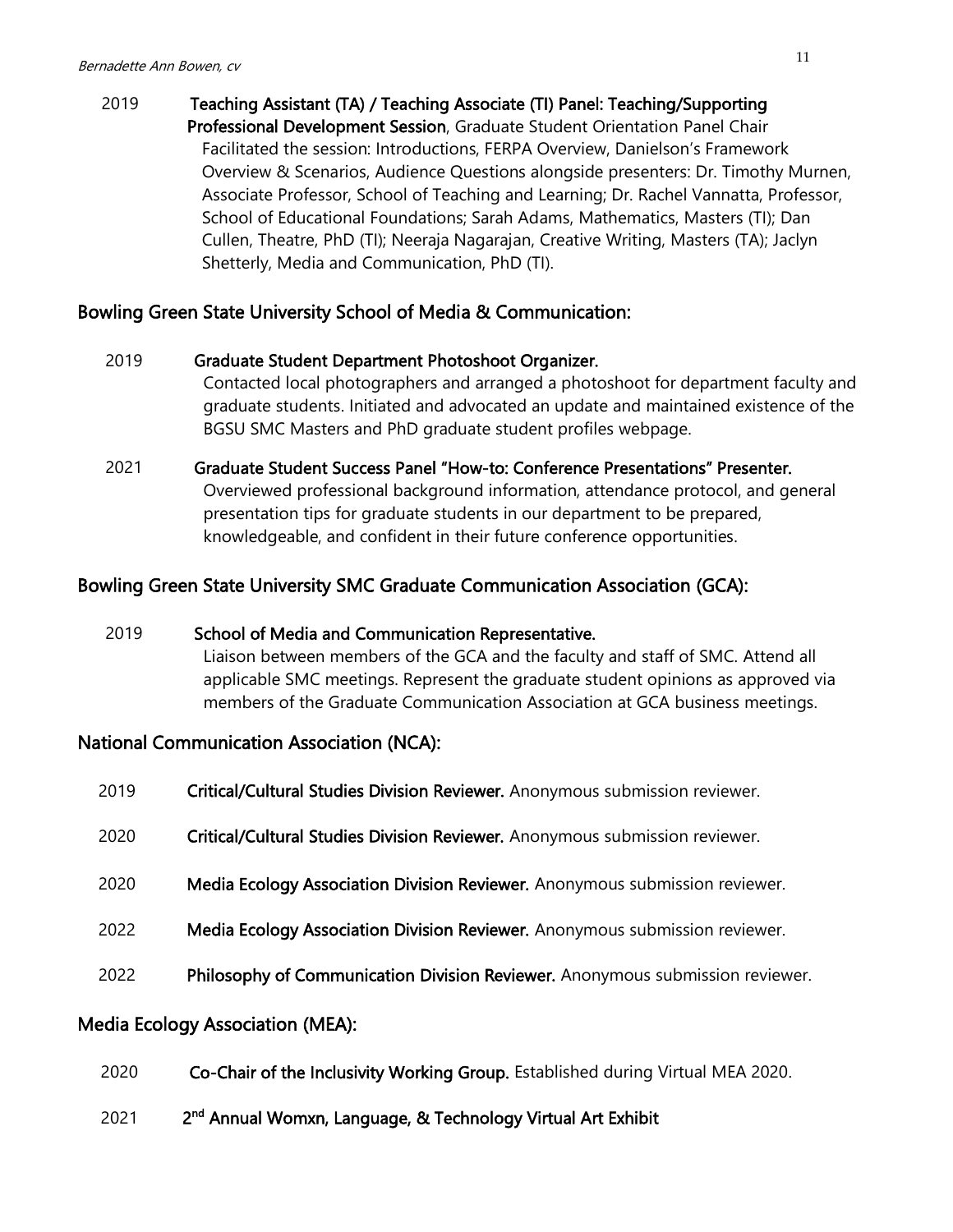Organizer / Chair, Media Ecology Association Convention: <https://www.media-ecology.org/2021-Convention-Virtual-Art-Exhibit>

Present Executive Board: Secretary. Voted in by MEA members during November 2021.

#### Academia Letters:

2021 Journal Reviewer. Submission reviewer.

#### Human-Machine Communication (HMC):

2021 **Journal Reviewer.** Anonymous submission reviewer.

#### XIII. Awards

| 2019 | Women's, Gender, Sexuality Studies First Place in the Graduate Essay Contest |
|------|------------------------------------------------------------------------------|
|      | Self-Care as Resistance                                                      |
|      |                                                                              |

- 2019 Harold & Elaine Fisher Graduate Award, BGSU, School of Media and Communication Best student-authored refereed article published, or conference paper presented during the year preceding the award by a student who has demonstrated continuing academic excellence.
- 2019 Top Convention Paper Award, Media Ecology Association Best anonymously peer-reviewed paper presented during the 2019 MEA convention for The role of Sassy Socialist Memes in Leftbook.
- 2020 Women's, Gender, Sexuality Studies Second Place in the Graduate Art Contest Gender and Politics: The Legacy of the Suffrage Movements
- 2021 **Writer's Digest** 9<sup>th</sup> Annual Self-Published E-Book Awards Honorable Mention in the Narrative Nonfiction category for *OiseauxWords:* Grew-Some Man-i-festations
- 2022 **Distinguished Dissertation Award**, Bowling Green State University Graduate College Nominee for the School of Media & Communication

#### XIV. Grants

| 2019 | <b>Graduate Student Senate Professional Development Grant</b><br>\$60 for membership to the National Communication Association |
|------|--------------------------------------------------------------------------------------------------------------------------------|
| 2019 | <b>National Communication Association Student Caucus Travel Grant</b><br>\$160 for Convention Travel                           |
| 2019 | <b>Graduate Student Senate Professional Development Grant</b>                                                                  |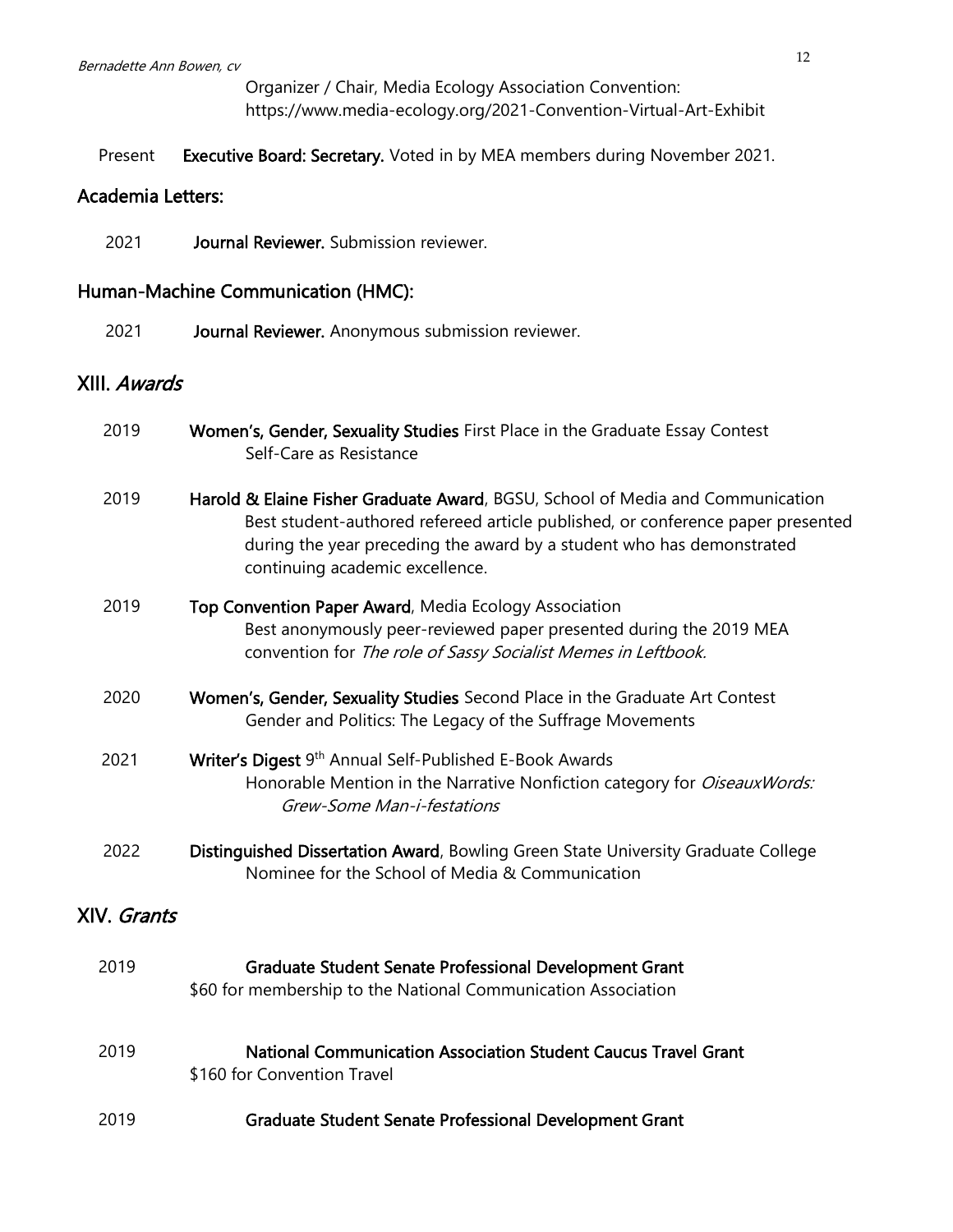| Bernadette Ann Bowen, cv | 13<br>\$300 for presenting at the Media Ecology Association Convention                                                                                                           |
|--------------------------|----------------------------------------------------------------------------------------------------------------------------------------------------------------------------------|
| 2019                     | <b>Graduate Student Senate Professional Development Grant</b><br>\$150 for presenting at the National Communication Association Conference                                       |
| 2019                     | <b>Graduate Student Senate Professional Development Grant</b><br>\$35 for the Title IX Summit                                                                                    |
| 2020                     | <b>Graduate Student Senate Professional Development Grant</b><br>\$60 for attending The Communication Central States Association Conference                                      |
| 2020                     | <b>Graduate Student Senate Professional Development Grant</b><br>\$35 for Communication Central States Association                                                               |
| 2020                     | <b>Media Ecology Association Convention Travel Grant</b><br>Up to \$500 for Convention Travel                                                                                    |
| 2021                     | Bowling Green State University - School of Media and Communication<br>\$14,000 Graduate Associateship Stipend and 100% Tuition Scholarship Minus Fees for Fourth<br>Year Funding |
| 2021                     | <b>Graduate Student Senate Professional Development Grant</b><br>\$90 for Media Ecology Association Membership                                                                   |
| 2022                     | Graduate Student Senate Regalia Award<br>Full rental of PhD graduation regalia, or partial funding of purchase.                                                                  |
| 2022                     | MEA / Urban Communication Foundation Graduate Student Research Grant<br>\$2500 and Publication of the Proposed Manuscript in Explorations in Media Ecology                       |

# XV. Membership in professional organizations

### National and International Organizations:

Association for Humanist Sociology Central States Communication Association Media Ecology Association National Communication Association Technology, Knowledge, & Society Scholarship of Teaching and Learning Institute for General Semantics

# XVI. Research Experience